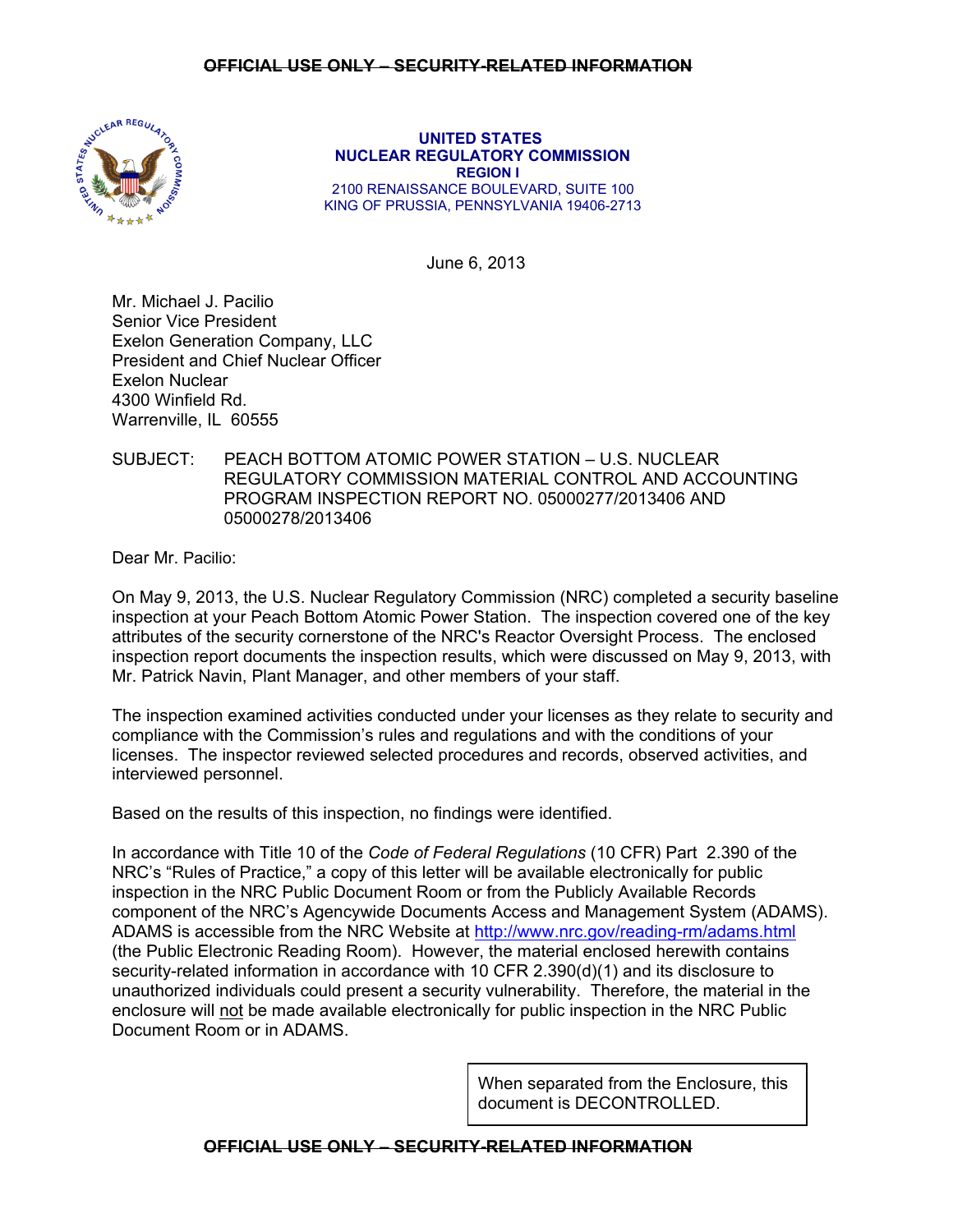#### **OFFICIAL USE ONLY – SECURITY-RELATED INFORMATION**

M. Pacilio 2

If you chose to provide a response, and security-related information is necessary to provide an acceptable response, please mark your entire response "Security-Related Information" in accordance with 10 CFR 2.390(d)(1) and follow the instructions for withholding in 10 CFR 2.390(b)(1). In accordance with 10 CFR 2.390(b)(1)(ii), the NRC is waiving the affidavit requirements for your response.

Sincerely,

## */RA/*

 Raymond J. Powell, Chief Technical Support and Assessment Branch Division of Reactor Projects

Docket Nos. 50-277, 50-278 License Nos. DPR-44, DPR-56

Nonpublic Enclosure: NRC Inspection Report 05000277/2013406 and 05000278/2013406 w/Attachment: Supplemental Information  **(CONTAINS OFFICIAL USE ONLY – SECURITY RELATED INFORMATION (OUO-SRI))**

cc w/encl; w/OUO-SRI

J. Kovalchick, Manager, Site Security

D. Allard, Director, PA Bureau of Radiation Protection

T. Levering, Director of Emergency Preparedness Planning, Maryland Department of the Environment

A. Lauland, Homeland Security Advisor, Maryland

cc w/o encl; w/o OUO-SRI Distribution via ListServ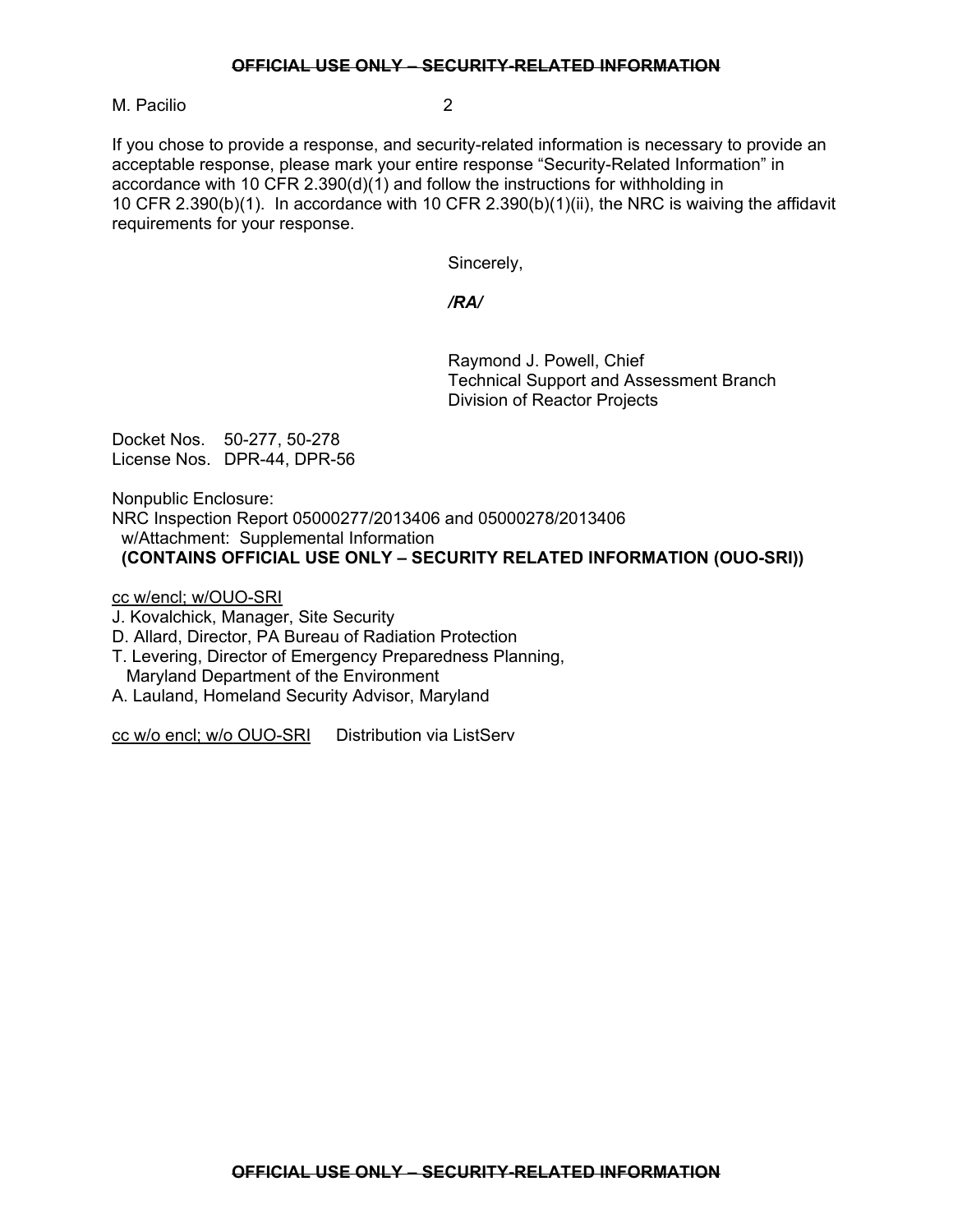#### **OFFICIAL USE ONLY – SECURITY-RELATED INFORMATION**

M. Pacilio 2

If you chose to provide a response, and security-related information is necessary to provide an acceptable response, please mark your entire response "Security-Related Information" in accordance with 10 CFR 2.390(d)(1) and follow the instructions for withholding in 10 CFR 2.390(b)(1). In accordance with 10 CFR 2.390(b)(1)(ii), the NRC is waiving the affidavit requirements for your response.

Sincerely,

### */RA/*

 Raymond J. Powell, Chief Technical Support and Assessment Branch Division of Reactor Projects

Docket Nos. 50-277, 50-278 License Nos. DPR-44, DPR-56

Nonpublic Enclosure: NRC Inspection Report 05000277/2013406 and 05000278/2013406 w/Attachment: Supplemental Information  **(CONTAINS OFFICIAL USE ONLY – SECURITY RELATED INFORMATION (OUO-SRI))**

cc w/o encl; w/o OUO-SRI: (see attached Distribution) cc w/encl; w/OUO SRI (see attached Distribution)

#### DOCUMENT NAME: G:\DRP\BRANCH TSAB\MC&A - 71130.11\Inspection Reports\2013\Peach Bottom\PeachBottom\_MCA\_2013406\_Public.docx ADAMS ACCESSION NUMBER: **ML13157A197**

| $\overline{\mathbf{v}}$<br><b>SUNSI Review</b> |          | Non-Sensitive<br>Sensitive |               | <b>Publicly Available</b><br>Non-Publicly Available<br>$\blacktriangledown$<br>$(M.D. 3.4 Non-Public A.3)$ |  |
|------------------------------------------------|----------|----------------------------|---------------|------------------------------------------------------------------------------------------------------------|--|
| <b>OFFICE</b>                                  | RI/DRP   | RI/DRP                     | <b>RI/DRS</b> | RI/DRP                                                                                                     |  |
| <b>NAME</b>                                    | NWarnek  | MGray                      | ADimitriadis  | RPowell                                                                                                    |  |
| DATE                                           | 06/05/13 | 05/22/13                   | 05/22/13      | 06/06/13                                                                                                   |  |

OFFICIAL RECORD COPY